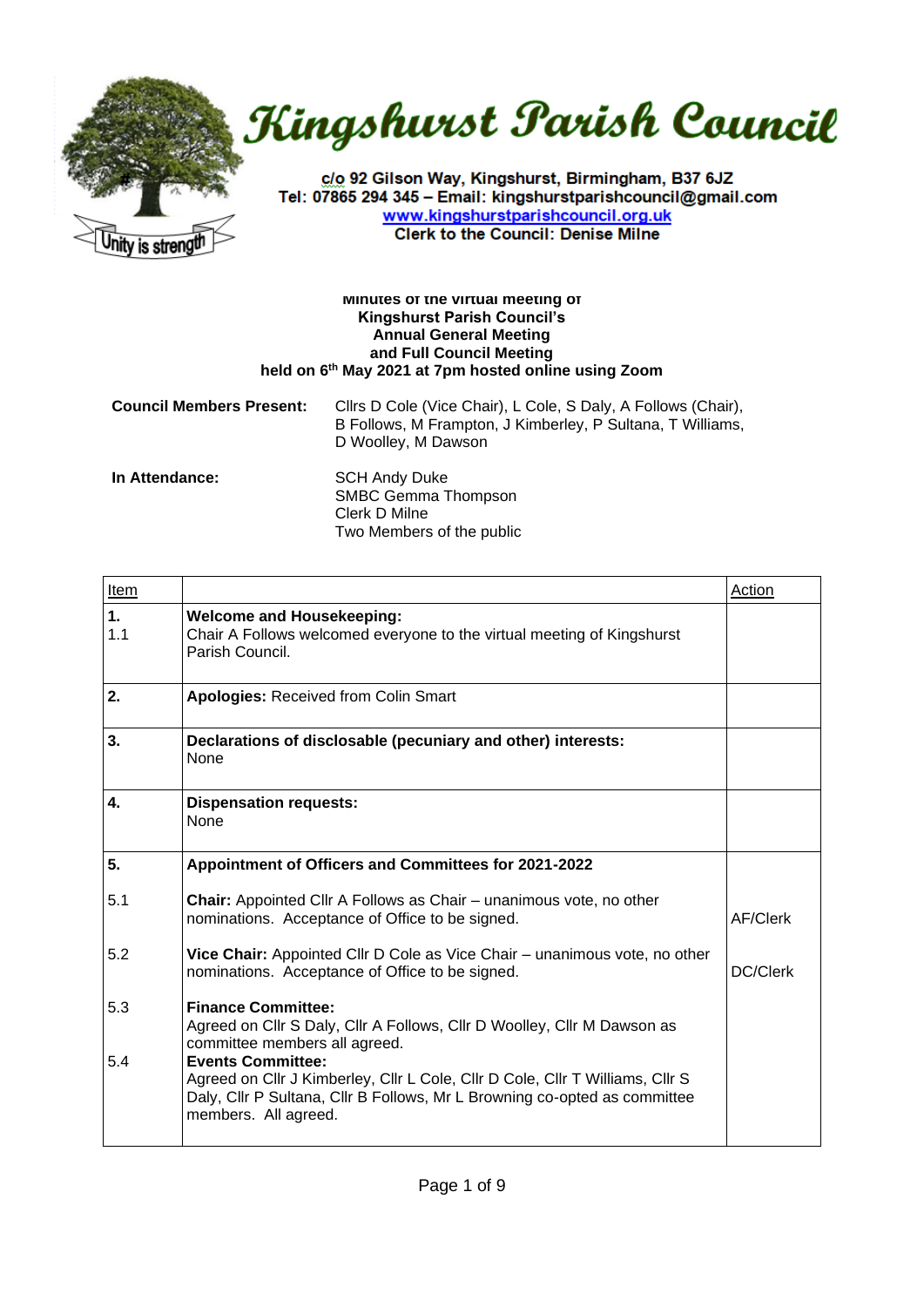|     | Events committee meeting to be held on 30 <sup>th</sup> June, time to be advised.                                                                                                                                                                                             |       |
|-----|-------------------------------------------------------------------------------------------------------------------------------------------------------------------------------------------------------------------------------------------------------------------------------|-------|
| 5.5 | Allotments Working Party: Agreed to now be an Allotments Committee: Cllr<br>M Frampton and CIIr T Williams committee members. To look at agreeing to<br>recruiting more members at the next meeting. All agreed.                                                              |       |
| 5.6 | <b>Transport Working Party:</b><br>Now disbanded, all agreed.                                                                                                                                                                                                                 |       |
| 5.7 | Kingshurst Rainbow Alliance: Now Kingshurst Rainbow Alliance Working<br>Party: Cllr D Cole, Cllr P Sultana, Borough Cllr M Brain, Ms J Cole co-opted<br>member. All agreed.                                                                                                   |       |
| 5.8 | Cheque Signatories: No change as Chair and Vice Chair has remained the<br>same as 2020 - 2021                                                                                                                                                                                 |       |
| 6.  | <b>Finance</b><br>CIIr Kimberley has emailed five auditors on the WALC website for quotes for<br>internal auditors. Will liaise with Chair when he receives three quotes and<br>decide which one to use and arrange for our internal audit to prevent any<br>delays.          |       |
|     | CIIr D Cole has proposed that if members are happy for CIIr Kimberley and<br>Cllr Follows to make the decision on which internal auditor to use, Cllr B<br>Follows seconded. All in favour.                                                                                   |       |
|     | CIIr A Follows to email the quote he has received from Ruth Roberts to<br>councillors.                                                                                                                                                                                        | AF    |
| 6.1 | Resolved to approve the payments to be made for May, June and July 2021.<br>(Appendix 1)                                                                                                                                                                                      |       |
|     | This includes £300 donation for three charities of former acting Clerks choice<br>(as he received no salary), £500 Royal British Legion Poppy Appeal as there<br>was no Remembrance Sunday event last year.                                                                   |       |
|     | It was established that we need to have a better understanding with our<br>school milk requirements, perhaps a list of numbers that require school milk<br>with an invoice/receipts. Figures are needed to support the requests. To be<br>raised at school Governor meetings. | AF/DC |
| 6.2 | Motion agreed to accept the payments unanimously                                                                                                                                                                                                                              |       |
| 6.3 | Reserve Fund Policy to be discussed at a future meeting.                                                                                                                                                                                                                      |       |
|     | <b>Basic Parish Allowance</b><br>CIIr A Follows proposed to agree to the basic parish allowance for<br>2020 - 2021. Cllr P Sultana seconded, all agreed.                                                                                                                      |       |
|     | CIIr A Follows proposed to agree to the basic parish allowance for<br>2021 - 2022. Cllr B Follows seconded, all agreed.                                                                                                                                                       |       |
| 7.  | To Receive Reports/Proposals:                                                                                                                                                                                                                                                 |       |
|     |                                                                                                                                                                                                                                                                               |       |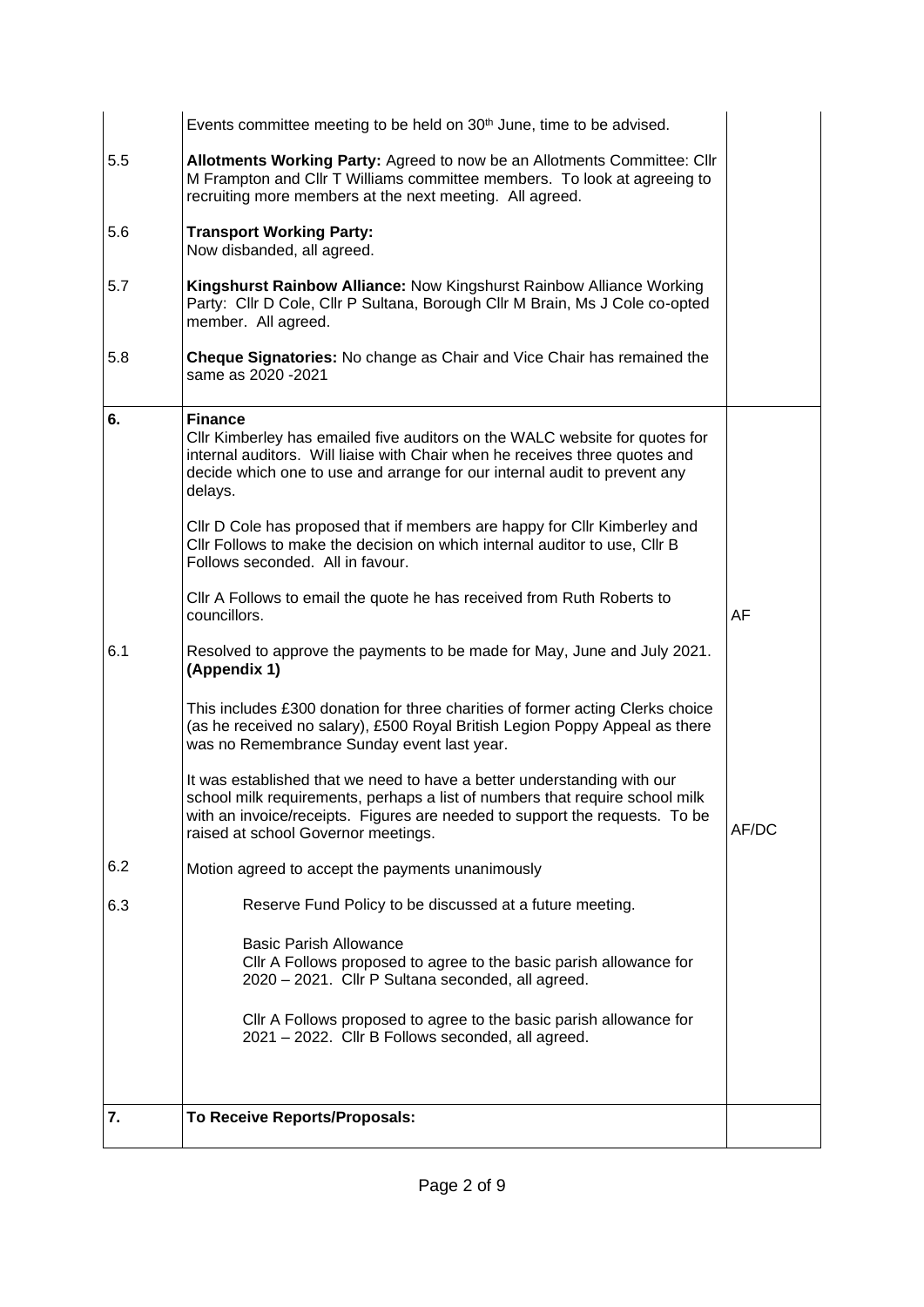| 7.1 | Andy Duke SCH introduced members to Gemma Thompson from SMBC<br>regarding the future use of the building at Lakeside. This accommodation<br>after regeneration will be for young people, aged 18 to 25 years of age who<br>will need support to help and prepare them for independent living. They will<br>live there for a maximum of two years and will be provided with support with a<br>view to moving on to independent SCH accommodation. They will have help<br>with apprenticeships, college, training and employment. Support workers will<br>be on site for a set number of hours per week, approximately 37 - 40 hours<br>per week (not during working hours), evenings and weekends. Adult social<br>care, care packages will be in place.<br>The vacant car park space on Babbs Mill is yet to be looked at and agreed<br>with stakeholders further down the line of the process. |              |
|-----|-------------------------------------------------------------------------------------------------------------------------------------------------------------------------------------------------------------------------------------------------------------------------------------------------------------------------------------------------------------------------------------------------------------------------------------------------------------------------------------------------------------------------------------------------------------------------------------------------------------------------------------------------------------------------------------------------------------------------------------------------------------------------------------------------------------------------------------------------------------------------------------------------|--------------|
| 7.2 | CIIr D Cole has reported that the Election campaign ends tonight.                                                                                                                                                                                                                                                                                                                                                                                                                                                                                                                                                                                                                                                                                                                                                                                                                               |              |
| 7.3 | CIIr D Cole has reported that Andy Gibbs, WMP is moving on and Dennis<br>Pugh is taking over on 1 <sup>st</sup> June, to email Clerk with email address.                                                                                                                                                                                                                                                                                                                                                                                                                                                                                                                                                                                                                                                                                                                                        | DC           |
| 8.  | <b>Minutes</b>                                                                                                                                                                                                                                                                                                                                                                                                                                                                                                                                                                                                                                                                                                                                                                                                                                                                                  |              |
|     | That the minutes of the Full Council Meeting held on 8th April 2021 be<br>approved as a true record and accordingly be signed by Chair A Follows.                                                                                                                                                                                                                                                                                                                                                                                                                                                                                                                                                                                                                                                                                                                                               |              |
|     | Cllr A Follows proposed to accept, Cllr D Cole seconded, all agreed.                                                                                                                                                                                                                                                                                                                                                                                                                                                                                                                                                                                                                                                                                                                                                                                                                            |              |
| 9.  | <b>Matters Arising From The Last Meeting</b>                                                                                                                                                                                                                                                                                                                                                                                                                                                                                                                                                                                                                                                                                                                                                                                                                                                    |              |
| 9.1 | Missing Litter Bins in Babbs Mill - has been reported to SMBC but have not<br>heard back yet as they may have been busy with election duties.                                                                                                                                                                                                                                                                                                                                                                                                                                                                                                                                                                                                                                                                                                                                                   | <b>DC</b>    |
| 9.2 | School Milk as discussed in item 6.1                                                                                                                                                                                                                                                                                                                                                                                                                                                                                                                                                                                                                                                                                                                                                                                                                                                            |              |
| 9.3 | Grant Application Form and Policy applications – recommended to leave the<br>current policy as it is and review annually.                                                                                                                                                                                                                                                                                                                                                                                                                                                                                                                                                                                                                                                                                                                                                                       |              |
| 9.4 | Newsletter/questionnaire for website – Members to get together to look at<br>this.                                                                                                                                                                                                                                                                                                                                                                                                                                                                                                                                                                                                                                                                                                                                                                                                              | DC/PS        |
|     | Is it worth getting a newsletter done professionally, which has proved<br>expensive in the past? Historic problems have also been finding regular<br>content in newsletters. It was also hard to target most of the community as a<br>high percentage of our residents are not on social media or own a computer,<br>tablet or a mobile phone etc. Most residents require a more personal touch<br>using traditional methods, i.e. hand delivering hard copies. Door to door<br>leaflet drops may be required.                                                                                                                                                                                                                                                                                                                                                                                  |              |
| 10. | <b>Councillor Resignation</b>                                                                                                                                                                                                                                                                                                                                                                                                                                                                                                                                                                                                                                                                                                                                                                                                                                                                   |              |
|     | CIIr A Follows proposed to declare a councillor vacancy for co-option, all<br>agreed. Clerk to inform Deborah Merry SMBC.                                                                                                                                                                                                                                                                                                                                                                                                                                                                                                                                                                                                                                                                                                                                                                       | <b>Clerk</b> |
| 11. | <b>Allotments and Kingshurst Jubilee Gardens</b>                                                                                                                                                                                                                                                                                                                                                                                                                                                                                                                                                                                                                                                                                                                                                                                                                                                |              |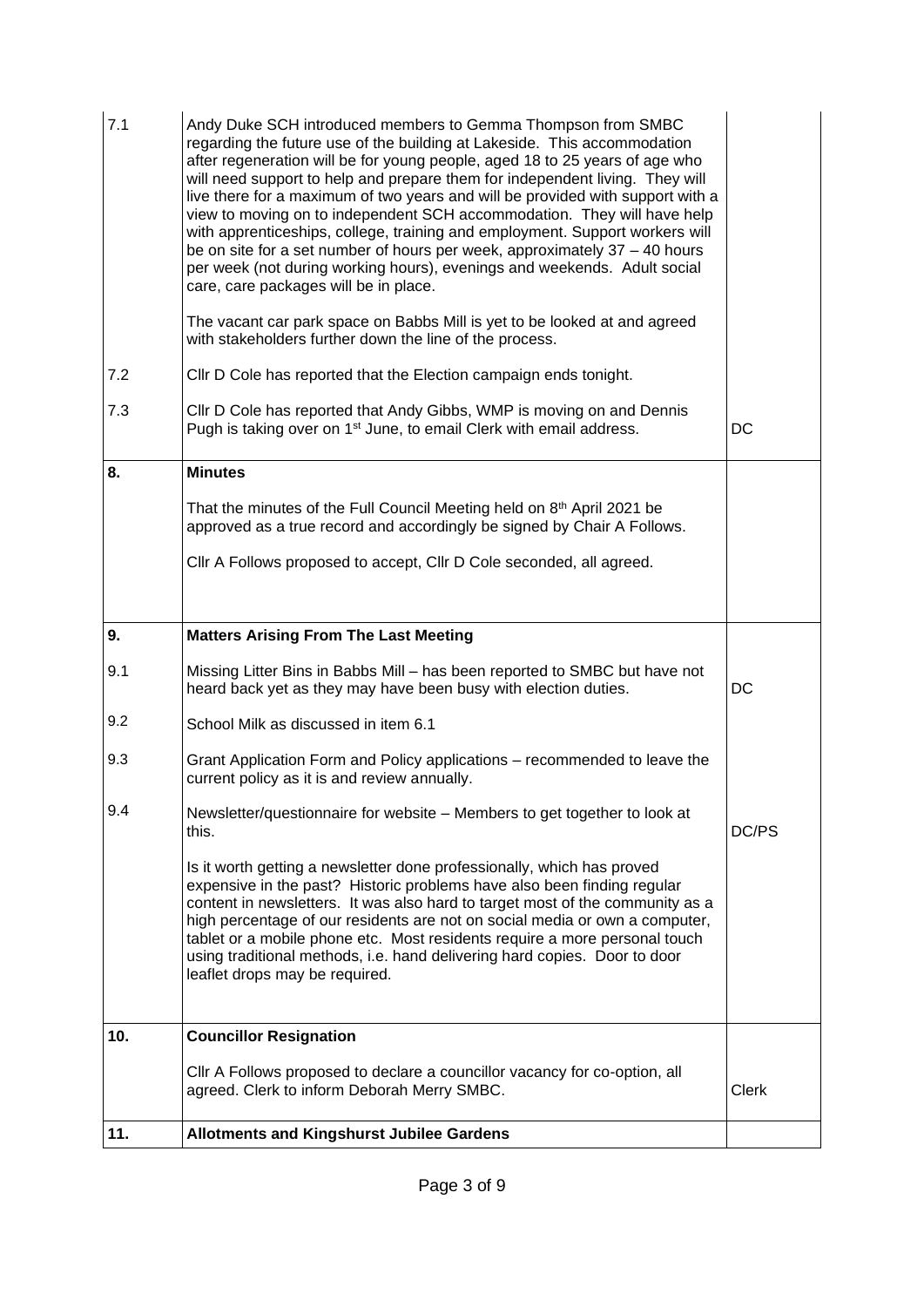| 11.1 | Two taps need repairing (not deemed urgent) carried forward to future<br>meeting.                                                                                                                                                                                                                                                                                                                                                                                                                                                                                                  |              |
|------|------------------------------------------------------------------------------------------------------------------------------------------------------------------------------------------------------------------------------------------------------------------------------------------------------------------------------------------------------------------------------------------------------------------------------------------------------------------------------------------------------------------------------------------------------------------------------------|--------------|
| 11.2 | Fencing quote received for £1300 for Pavilions but two more quotes are<br>required and all need to be on headed paper.                                                                                                                                                                                                                                                                                                                                                                                                                                                             | MF           |
| 11.3 | KPC to draft a written agreement to use the Jubilee Gardens land for five<br>years. Is there a pre-existing guide we can use? To liaise with Cllr M Brain<br>and J Cole and the Allotments Association.                                                                                                                                                                                                                                                                                                                                                                            | MF           |
|      | Member proposed to write to three schools and see if they would make use of<br>KJG and see what there response is. Member advised that KJG have their<br>own Community Gardens Committee and they should get involved and send<br>letters to schools. To contact them and let CIIr D Cole know to bring up at<br>Governors meeting.                                                                                                                                                                                                                                                | MF/DC        |
| 11.4 | Liability insurance cover - members are not sure if KJG's are covered under<br>the Parish Council insurance. Cllr P Sultana is currently looking into our<br>insurance renewal. To bring up at the next meeting. If KJG is a constituted<br>group then they should have their own liability insurance.                                                                                                                                                                                                                                                                             |              |
| 12.  | Progress reports for information/action and make decisions as<br>appropriate:                                                                                                                                                                                                                                                                                                                                                                                                                                                                                                      |              |
| 12.1 | Cllr A Follows approved to accept Denise Milne as role of Clerk after<br>probationary period ends - Cllr S Daly seconded, all in favour.                                                                                                                                                                                                                                                                                                                                                                                                                                           |              |
| 12.2 | Change email domains (.org or .gov suffix) recommendation by WALC - not<br>resolved. Clerk to look into further.                                                                                                                                                                                                                                                                                                                                                                                                                                                                   | <b>Clerk</b> |
| 12.3 | Cllr A Follows proposed to accept the new Code of Conduct, Cllr D Cole<br>seconded, all agreed.                                                                                                                                                                                                                                                                                                                                                                                                                                                                                    |              |
| 12.4 | Hazardous waste/fly tipping - Cllr P Sultana has reported that SMBC is<br>relying more and more on voluntary groups to pick up litter. We need to<br>Lobby SMBC and they need to take action against fly tippers. They need<br>more enforcement officers. People from other boroughs are dumping rubbish<br>in our borough as there are no consequences.                                                                                                                                                                                                                           |              |
|      | CIIr P Sultana has raised a motion to write collectively from KPC to SMBC<br>about our concerns and requirements for enforcements and fines for fly<br>tippers and draft a letter, send to Clerk to send to all Councillors for approval.<br>Cllr B Follows seconded. All agreed.                                                                                                                                                                                                                                                                                                  | <b>PS</b>    |
| 12.5 | Copy to clerk to send to Borough Councillors who cover Kingshurst and ask<br>them to do the lobbying as well and ask if they have done anything about this<br>issue over the years.                                                                                                                                                                                                                                                                                                                                                                                                | <b>Clerk</b> |
|      | The Great British Spring Clean - (Keep Britain Tidy) are running a campaign<br>from May 28 <sup>th</sup> to 13 <sup>th</sup> June which involves schools. Cllr P Sultana would like<br>councillors to get together to litter pick in conjunction with our local schools.<br>Yorkswood school has approached us and are interested and we are hoping<br>to get other schools involved. Cllr P Sultana can arrange litter picking<br>equipment. It will be good promotion for KPC and will show us leading by<br>example. To draft a letter to Clerk to send to Councillors/Schools. |              |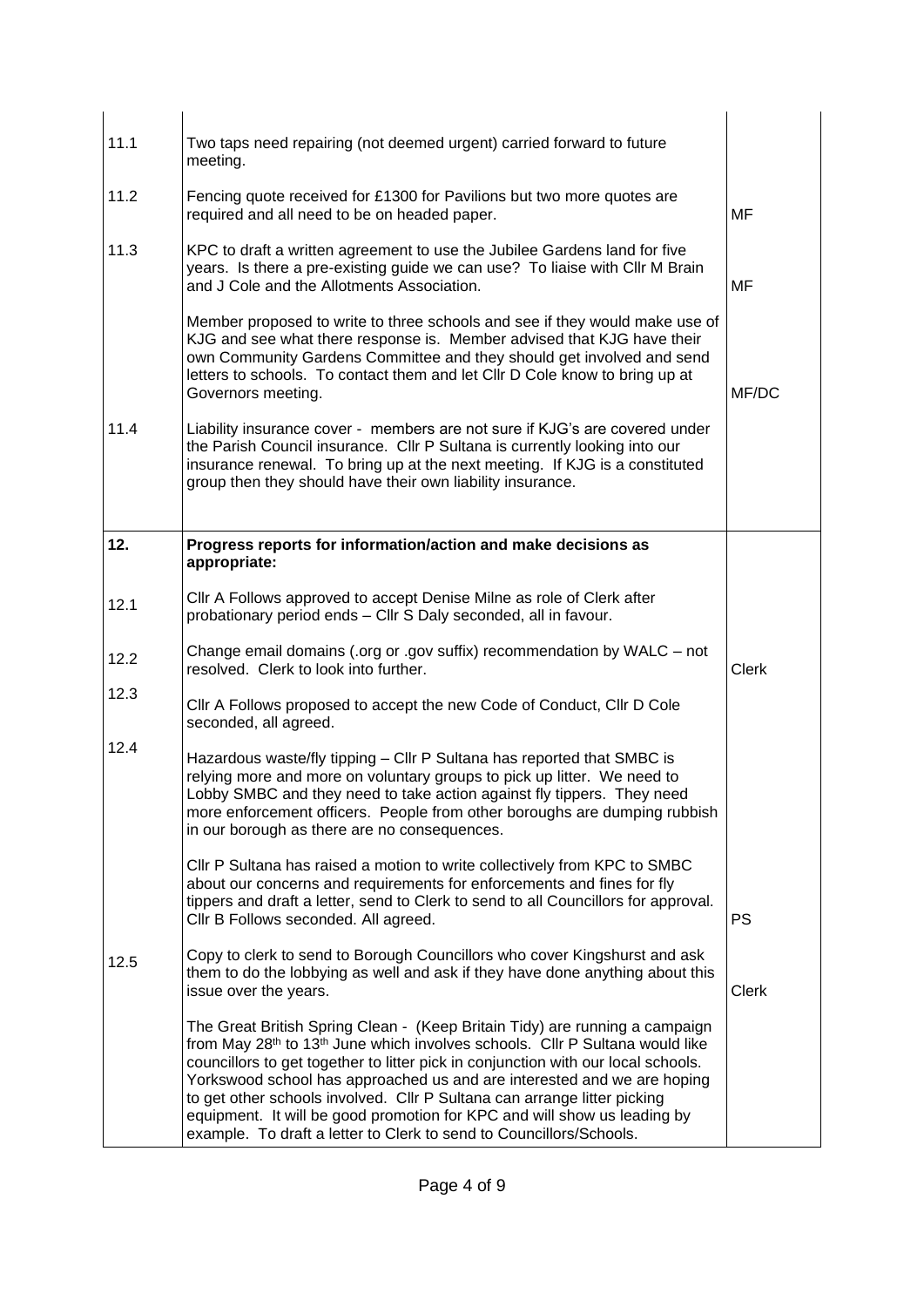| 12.6 | West Midlands Cycle Hire - Cllr D Cole sent a letter to Cllrs on 26th April<br>(Appendix 2) run by the Combined Authority and Transport West Midlands.<br>He is contacting the Mayor to find out why the North of the Borough has been<br>left out of this scheme.<br>CIIr D Cole would like approval to send out a letter from KPC explaining that<br>we are not happy that this scheme has not been extended to include the north<br>of the Borough. Cllr A Follows seconded, all in favour.                                                                            | <b>DC</b>  |
|------|---------------------------------------------------------------------------------------------------------------------------------------------------------------------------------------------------------------------------------------------------------------------------------------------------------------------------------------------------------------------------------------------------------------------------------------------------------------------------------------------------------------------------------------------------------------------------|------------|
| 13.  | Councillors' reports and items for future agenda:<br>Remembrance Tree: Clerk is still awaiting quotes. Has been liaising with<br>SMBC who has advised us to liaise with local residents that live near the tree,<br>which may create group gatherings. To carry out canvassing with local<br>residents.<br>Update from Cllr P Sultana:<br>Clean and Green have been putting down Dog Mess stencilling signs around<br>Kingshurst. They have collected numerous bags of litter and cans for<br>recycling. They will be holding well being walks around Babbs Mill.         | <b>KPC</b> |
|      | The Big Lunch picnic event will be held later on in the year. Community<br>groups are interested in attending. Hoping to get funding for food donations.<br>Will be a good chance to gather on our picnic blankets with the community<br>with our picnics and have an enjoyable time after all of the restrictions we<br>have had to adhere to.<br>Cllr D Cole:<br>If KPC requires a dog stencilling set SMBC can provide them if you let him<br>know. Cllr Kimberley has requested he orders us half a dozen due to the size<br>of the problem and the size of the area. | DC         |
|      | Annual Parish Meeting to be held on Thursday 20 <sup>th</sup> May<br>at the Seeds of Hope - please book your attendance with Clerk<br>Full Council Meeting to be held on Thursday 10 <sup>th</sup> June 2021                                                                                                                                                                                                                                                                                                                                                              |            |
|      | at the Seeds of Hope, subject to change<br>Meeting closed at 21.00                                                                                                                                                                                                                                                                                                                                                                                                                                                                                                        |            |

Signed (Chair) Date: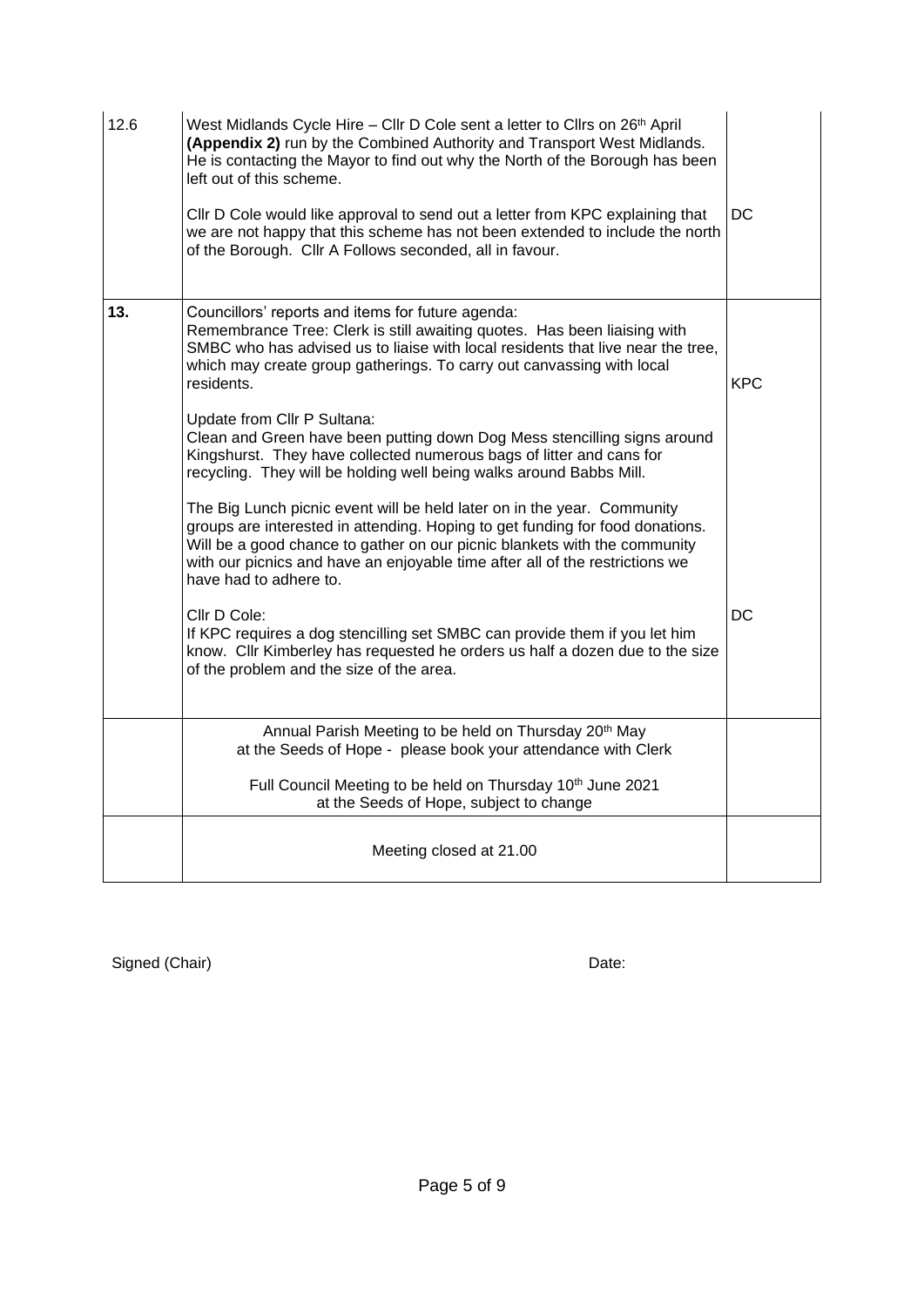## **Appendix 1**

|                                    | Payments for |           |                  |
|------------------------------------|--------------|-----------|------------------|
| <b>Estimated Costs</b>             | May 2021     | June 2021 | <b>July 2021</b> |
|                                    | $\pounds$    |           |                  |
| <b>Councillors Allowance</b>       | 638.50       |           |                  |
| <b>Clerks Salary</b>               | 750.00       |           |                  |
| <b>Clerks Pension</b>              | 100.00       |           |                  |
| Ins for $21/22$                    | 1011.00      |           |                  |
| <b>WALC</b> Subscription           | 1100.00      |           |                  |
| <b>Internal Auditor</b>            |              | 450.00    |                  |
| School Milk Yorkswood              | 2400.00      |           |                  |
| School Milk Kingshurst             | 2200.00      |           |                  |
| School Milk St Anthony's           | 2200.00      |           |                  |
| MacMillan                          | 100.00       |           |                  |
| <b>Cancer Research</b>             | 100.00       |           |                  |
| Marie Curie                        | 100.00       |           |                  |
| <b>British Legion Poppy Appeal</b> | 500.00       |           |                  |

| PKF Littlejohn |         |        | 360.00 |
|----------------|---------|--------|--------|
| Total          | 9711.00 | 450.00 | 360.00 |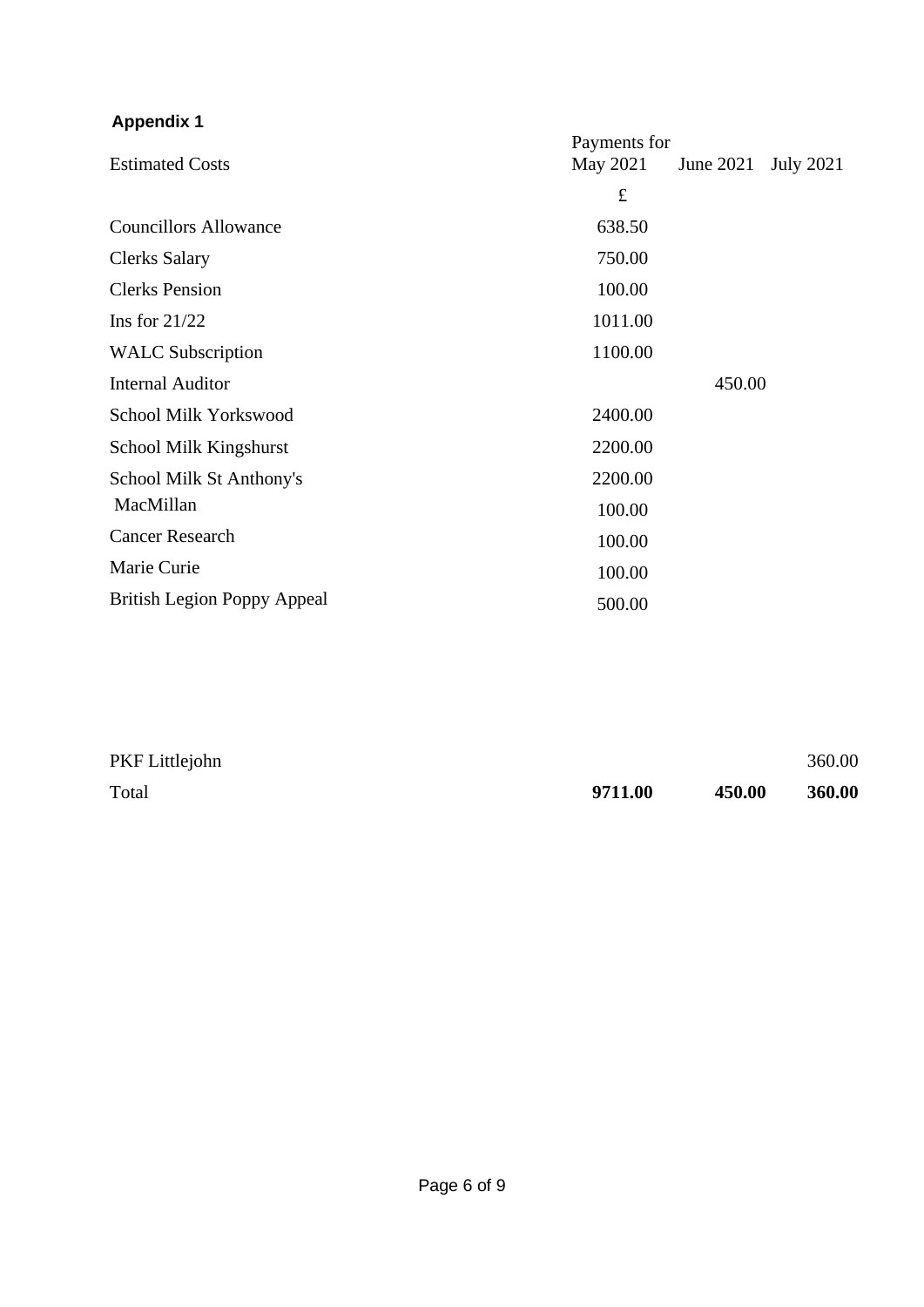## **Appendix 2**

Letter from Cllr D Cole 26<sup>th</sup> April 2021

Dear Councillors,

I attended a Cabinet Portfolio Members Meeting on 22nd April 2021, on the Agenda was West Midlands Cycle Scheme for Solihull.

The Transport for West Midlands (TfWM) team has recently partnered with Serco Ltd to bring forward a cycle scheme for the West Midlands. The scheme is similar to that in London.

The scheme is supported by a five year contract and if KPI indicators are meet their is an option for an additional 3 years. The scheme includes provicion of equipment, cycles and docking stations, the scheme will be run by TfWM who will be responsible for providing the cycles, running the scheme and maintaining the contract and equipment.

The scheme will operate across all 7 West Midlands Local Authorities.

The scheme is approved and funded by the West Midlands Combined Athority (CA) and is run on their behalf by TfWM.

Solihull Council has given permission to site the cycle bank at the following locations

Solihull Train Station

Station Road near the junction with Lode Lane

Solihull High Street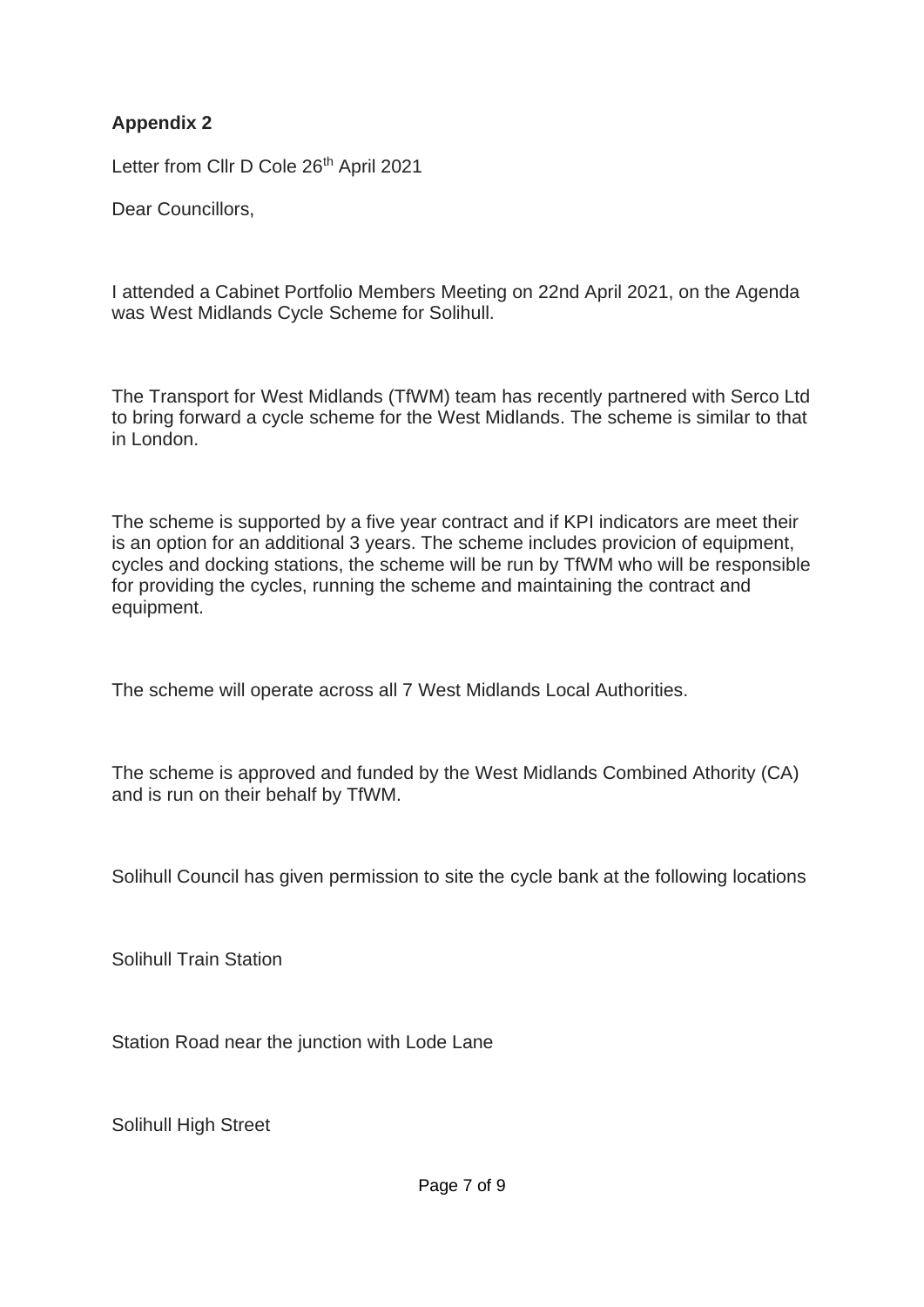Knowle Tesco car park

Blossomfield Rd near the college

Load Lane near to Solihull Hospital

Shelly Farm, Hillfields

Moat Lane by the council depot

A41 Warwick Roa at Devonport House Parade Shops

Malvern Park car park.

Councillors, I informed the CPH Chairman that I was disappointed that North Solihull was not included in the roll out and that this decision would be interpreted wrongly in North Solihull. It was agreed that this might be the case and I agreed with officers that they go back to TfWM to put my case forward, I proposed that Chelmsley Wood Interchange be included in the roll out and one of the original sites be taken out. Officers put this forward to TfWM but they refused to change any of the sites stating that they had a business plan to keep too..

It was agreed that if all goes well then a further scheme would be looked at which would include the following sites

N.E.C

Birmingham Airport